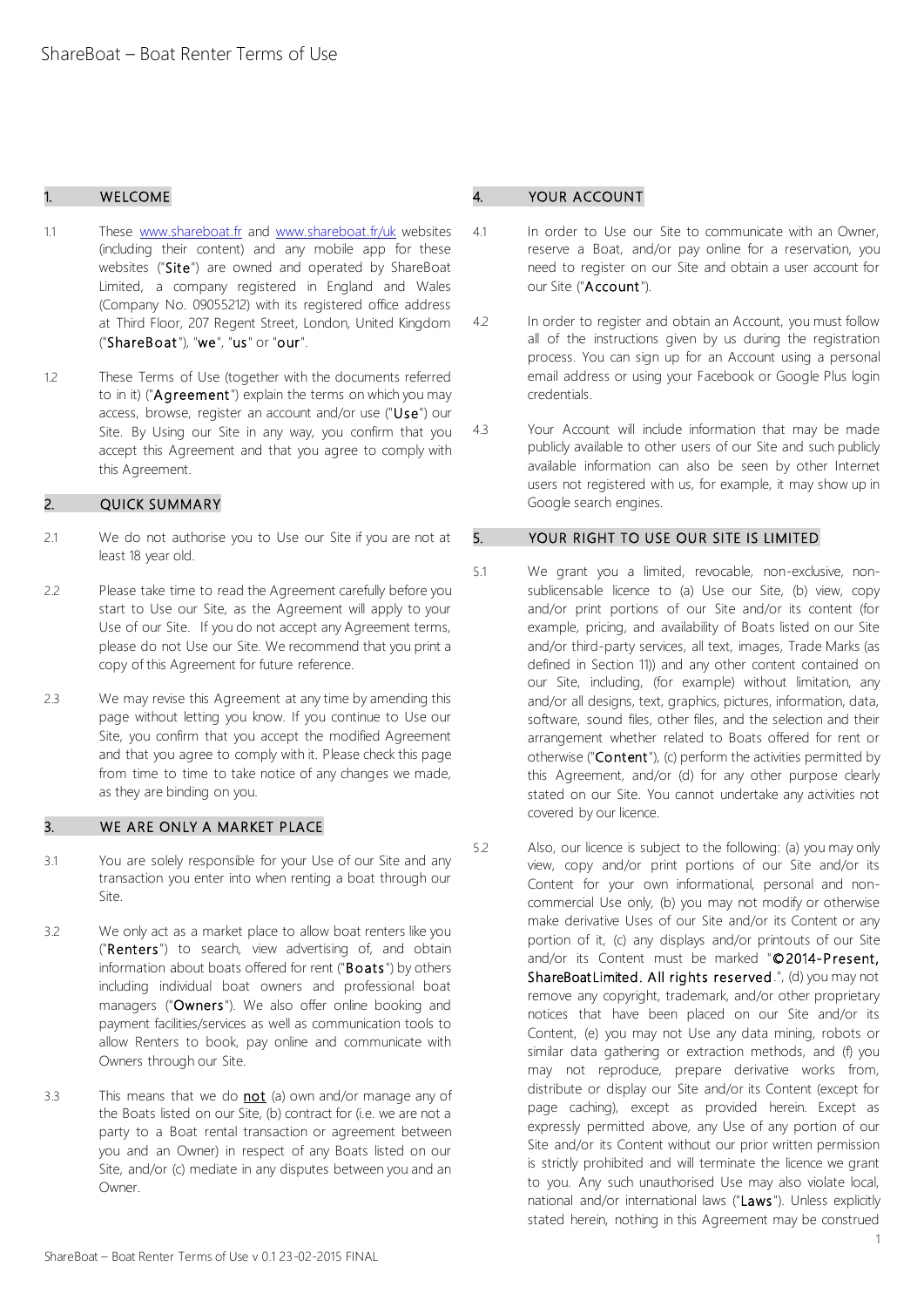as conferring any licence to our intellectual property rights in any way whatsoever. This licence is revocable at any time. You represent and warrant that your Use of our Site and/or its Content or any portion of it will be consistent with this licence and will not infringe or violate the rights of any other party or breach any contract or legal duty to any other parties and/or violate any Laws.

# 6. OTHER PROHIBITED ACTIVITIES

6.1 The above licence does not allow you to (a) modify, copy, distribute, transmit, display, perform, reproduce, publish, license, create derivative works from, transfer, and/or sell or re-sell any Content, software, products, or services obtained from or through our Site, (b) use this Site and/or its Content for any commercial purpose, (c) make and/or Use our Site to make, any speculative, false, or fraudulent reservation, reservation request and/or any reservation in anticipation of demand, (d) access, monitor, reproduce, upload, republish, distribute, transmit, display and/or copy any Content on our Site using any robot, spider, scraper or other automated means or any manual process for any purpose without our express written permission, (e) violate the restrictions in any robot exclusion headers on our Site and/or bypass or circumvent other measures employed by us to prevent and/or limit access to our Site, (f) take any action that imposes, or may impose (in our discretion) an unreasonable and/or disproportionately large load on our infrastructure, adversely affects the performance of our Site, and/or infringes on our intellectual property rights or those of third parties, (g) deep-link to any portion of our Site (for example, the purchase path for any rental services) for any purpose without our express written permission, (h)"frame", "mirror" or otherwise incorporate any part of this Site into any other website without our prior written permission, (i) take any action that may undermine the feedback, ratings and/or review systems, including posting false, inaccurate and/or misleading feedback, ratings and reviews, (j) sell, offer for sale, transfer, and/or license any portion of our Site and/or its Content in any form to any third parties and/or (k) post or transmit any false, inaccurate, misleading, unlawful, threatening, libelous, defamatory, obscene, indecent, inflammatory, pornographic or profane material or any material that could constitute or encourage conduct that would be considered a criminal offence, give rise to civil liability, or otherwise violate any Laws.

### 7. SUBMITTING CONTENT TO OUR SITE

7.1 We appreciate hearing from you. Please be aware that by submitting content to our Site by electronic mail, postings on our Site or otherwise (for example, any Boat rental reviews, questions, comments, suggestions, ideas or the like contained in any submissions ("Submissions"), you grant us and our affiliates or other third parties a worldwide nonexclusive, royalty-free, perpetual, transferable, irrevocable and fully sublicensable right to (a) use, reproduce, modify, adapt, translate, distribute, publish, create derivative works from and publicly display and perform such Submissions throughout the world in any media, now known or devised

in the future, (b) use the name that you submit in connection with such Submission. You acknowledge that we may choose to provide attribution of your Submissions at our discretion, and that such submissions may be shared with our affiliates or other third parties. You also grant us the right (to be exercised in our absolute discretion) to pursue under any Laws any person or legal entity that violates your or our rights in the Submissions by a breach of this Agreement. You acknowledge and agree that Submissions are non-confidential. We have no obligation to post any of your Submissions. We reserve the right in our absolute discretion to determine which Submissions (if any) are published on our Site. If you do not agree to these terms, please do not provide us with any Submissions whatsoever.

#### 8. YOUR SUBMISSIONS RESPONSIBILITIES

8.1 You are prohibited from uploading, posting or transmitting or otherwise publishing to or from our Site (a) any Content that is unlawful, libelous, defamatory, obscene, pornographic, indecent, lewd, suggestive, harassing, threatening, invasive of privacy or publicity rights, abusive, inflammatory, fraudulent or otherwise objectionable, (b) any Content that would constitute, encourage or provide instructions for a criminal offence, violate the rights of any party, or that would otherwise create liability or violate any Laws, (c) any Content that may infringe any intellectual property rights of any party, (d) any Content that impersonates any person or entity or otherwise misrepresents your affiliation with a person or legal entity, (e) unsolicited promotions, political campaigning, advertising or solicitations, (f) private information of any third party, including, without limitation, addresses, phone numbers, email addresses, social security numbers and credit card numbers, (g) viruses, corrupted data or other harmful, disruptive or destructive files ("Viruses"), and/or (h) any Content that (in our absolute discretion) is objectionable or which may expose us or our affiliates or users to any harm or liability of any type.

# 9. OWNER RENTAL CONTRACTS

9.1 Following your reservation(s), an Owner may require you to sign his own rental agreement and/or liability waiver ("Rental Contract") prior to providing you with access to his Boat. Please read such a Rental Contract carefully before you sign it. Such a Rental Contract may place additional legal terms on you that you will need to comply with.

# 10. SUPPLIER CONTRACTS

10.1 If you want to reserve through our Site any products and/or services offered by third-party suppliers ("Suppliers") in addition to your Boat Rental (for example, transportation services, check-in/check-out services, concierge services, arranging activities), such a Supplier may require you to sign his agreement ("Supplier Contract") before he provides you with any such products and/or services. Please read such a Supplier Contract carefully before you sign it. Such a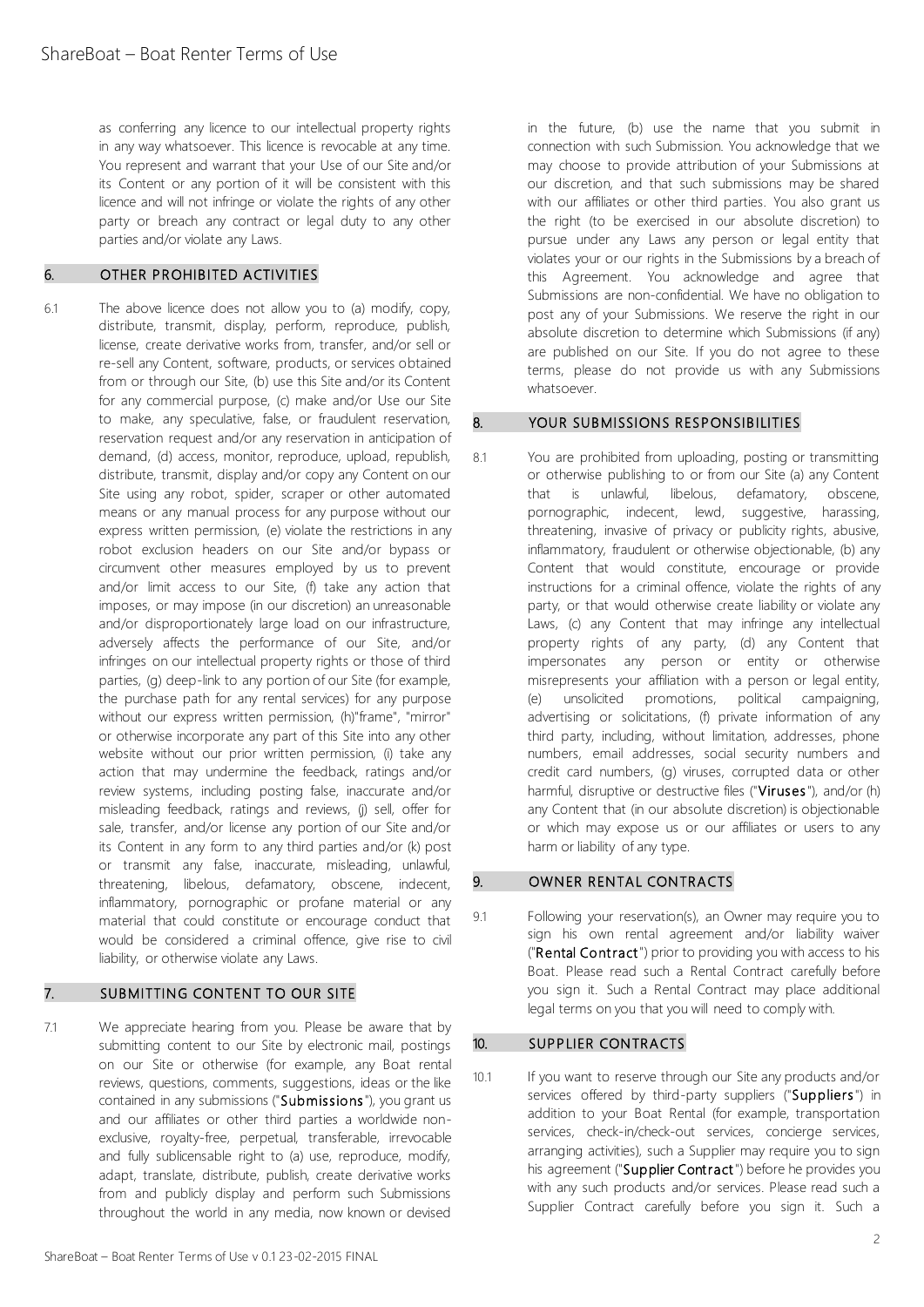Supplier Contract may place additional legal terms on you that you will need to comply with.

# 11. LINKS TO OUR SITE

11.1 We grant you a limited, revocable, non-exclusive, nonsublicensable right to create a text hyperlink to our Site for non-commercial purposes, provided such link does not portray us or any of our products and/or services in a false, misleading, derogatory or otherwise defamatory way and provided further that the linking website does not contain any adult or illegal material and/or any material that are offensive, harassing or otherwise objectionable. This limited right may be revoked at any time. You may not use any of our figurative (e.g. logos) and/or word marks (e.g. "ShareBoat") or any other of our proprietary figurative and/or word marks ("Trade Marks") to link to our Site without our express written permission of. You may also not use, frame or utilise framing techniques to enclose any of our Trade Marks, including, for example, found on our Site and/or its Content, without our express written consent. Except as noted above, you are not given any right whatsoever in any of our intellectual property rights and/or any of the intellectual property rights of any third party without our prior written permission or the prior written permission of any such third party.

# 12. LINKS TO OTHER WEBSITES

12.1 Our Site contains hyperlinks to websites operated by parties other than us. Such hyperlinks are provided for your reference and convenience only. We do not control such websites and are not responsible for their content and/or the privacy or other practices of such websites. Also, it is up to you to take precautions to ensure that whatever links you select or software you download from such websites are free of such items as viruses, worms, trojan horses, defects and other items of a destructive nature. Our inclusion of hyperlinks to such websites does not imply any endorsement of the material on such websites or any association with their operators by us.

### 13. INTELLECTUAL PROPERTY

13.1 The Content found on our Site, as well as, the infrastructure used to provide such Content is proprietary to us or our Suppliers and providers or its licensors or users and are protected by Laws. Except as permitted by this Agreement. you are not allowed in any whatsoever to use of such Content, as well as, such infrastructure.

#### 14. PRIVACY

14.1 We believe in protecting your privacy. Please [click][NOTE: Insert hyperlink] here to review our Privacy Policy.

#### 15. INDEMNIFICATION

15.1 You agree to defend and indemnify us from and against any claims, causes of action, demands, recoveries, losses, damages, fines, penalties and/or other costs and/or expenses of any kind or nature including but not limited to reasonable legal fees and costs, brought by any person or third parties as a result of (a) your breach of this Agreement, (b) your violation of any Laws or the rights of a third party, and/or (c) your Use of our Site.

#### 16. OUR LIABILITY

- 16.1 Death & Personal Injury: We do not exclude or limit our liability for (a) death or personal injury caused by our negligence or (b) fraudulent misrepresentation.
- 16.2 No Checks: Subject to Section 16.1, we do not conduct any identity and Boat permit checks (or any other checks whatsoever in respect of the Boats listed on our Site and their Owners (for example, the quality, condition, safety and/or legality of the Boats listed, the ability of Owners to rent any of the Boats they list) We are not liable for the confirmation of any items that could be confirmed by any such checks. You are fully responsible for performing any such checks.
- 16.3 Owner Rental Contracts: Subject to Section 16.1, we do not contract for (i.e. we are not a party to an Owner rental transaction and/or Rental Contract between you and an Owner) in respect of any Boats listed on our Site, and/or (c) mediate in any disputes between you and an Owner. We are not liable for any such Owner rental transaction and/or Rental Contract. You are fully responsible for ensuring that you are comfortable with entering into a transaction with an Owner and/or signing a Rental Contract.
- 16.4 Supplier Contracts: Subject to Section 16.1, we do not contract for (i.e. we are not a party to Supplier transaction and/or Supplier Contract between you and a Supplier) in respect of any products and/or services offered through our our Site, and/or (c) mediate in any disputes between you and an Owner. We are not liable for any such Boat rental transactions or agreements (e.g. Owner rental. You are fully responsible for ensuring that you are comfortable with signing any such Boat rental transactions or agreements. You are fully responsible for ensuring that you are comfortable with signing any such Boat rental transactions or agreements.
- 16.5 Boat Errors: Subject to Section 16.1, our Site may include inaccuracies and/or errors ("Errors") in relation to Boats listed on our Site. Such Errors may relate to the information and description of the Boats listed on our Site. This may include Errors in such information, description, pricing, availability, photographs, list of Boat features, reviews and ratings etc. We do not guarantee the accuracy of such information, description, pricing, availability, photographs, list of Boat features, reviews and ratings etc. These are provided on 'as is' basis and any warranties (including any implied warranties of suitability for purposes, merchantability, fitness for a particular purpose, title and non-infringement). We exclude any liability for any such Errors.